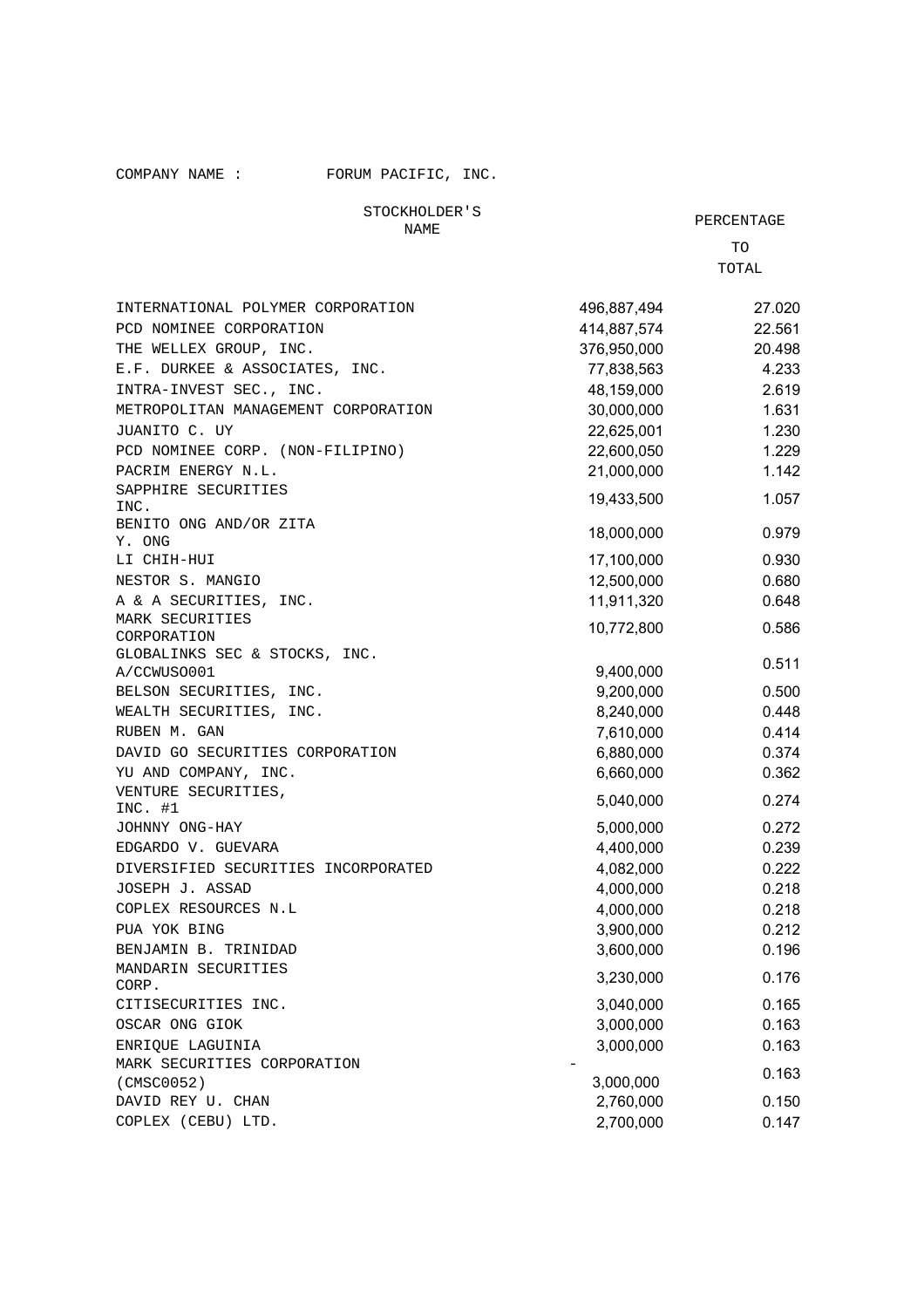| WINSTON UY                                     | 2,500,000 | 0.136 |
|------------------------------------------------|-----------|-------|
| VICKERS BALLAS SEC. (PHIL.), INC.              | 2,400,000 | 0.131 |
| PAN ASIA SECURITIES<br>CORP.                   | 2,126,000 | 0.116 |
| INVESTORS SECURITIES,<br>INC.                  | 2,080,000 | 0.113 |
| FEDERICO E. PUNO                               | 2,010,000 | 0.109 |
| MERCANTILE SECURITIES CORPORATION              | 2,006,000 | 0.109 |
| OSCAR C. DE VENECIA                            | 2,000,000 | 0.109 |
| PEREGRINE SECURITIES PHILS INC.                | 2,000,000 | 0.109 |
| SEGUNDO TAN                                    | 2,000,000 | 0.109 |
| WONG SECURITIES<br>CORPORATION                 | 1,680,000 | 0.091 |
| GLOBALINKS SECS & STOCKS INC                   | 1,600,000 | 0.087 |
| ELISA SAW                                      | 1,500,000 | 0.082 |
| GLOBALINKS SEC. STOCK, INC.                    |           | 0.076 |
| A/C # CLEEW001                                 | 1,400,000 |       |
| GLOBALINKS SECS & STOCKS INC.                  | 1,400,000 | 0.076 |
| GUOCO SECURITIES<br>(PHIL), INC.               | 1,280,000 | 0.070 |
| EBC SECURITIES                                 | 1,205,000 | 0.066 |
| CORPORATION<br>FIDEL CHUA                      | 1,200,000 | 0.065 |
| EDGAR TAN SY                                   | 1,128,000 | 0.061 |
|                                                |           | 0.060 |
| CHRISTINE NG                                   | 1,100,000 |       |
| LUCIO W. YAN                                   | 1,100,000 | 0.060 |
| TIONG SIM SY                                   | 1,070,000 | 0.058 |
| ASIAMERIT SECURITIES, INC. FAO JNG154          | 1,000,000 | 0.054 |
| BA SECURITIES, INC.                            | 1,000,000 | 0.054 |
| <b>JOSE CHUNG</b>                              | 1,000,000 | 0.054 |
| OSCAR CU                                       | 1,000,000 | 0.054 |
| EVERGREEN STOCKBROKERAGE & SEC.                | 1,000,000 | 0.054 |
| FRANCISCO ORTIGAS SECURITIES INC.<br>1,000,000 | 1,000,000 | 0.054 |
| GLOBALINKS SECS & STOCKS INC.                  | 1,000,000 | 0.054 |
| PHIL. ASIA EQUITY SECURITIES, INC.             | 1,000,000 | 0.054 |
| STANDARD SECURITIES CORPORATION                | 1,000,000 | 0.054 |
| JIMMY DY SY &/OR LETTY                         |           |       |
| DY SY                                          | 1,000,000 | 0.054 |
| JUANITA TAN                                    | 1,000,000 | 0.054 |
| VICENTE O. YU, SR. &/OR ROSANNA Y. ONG         | 1,000,000 | 0.054 |
| LUYS SECURITIES CO.,<br>INC.                   | 980,000   | 0.053 |
| ARNOLFO LIM SIH                                | 900,000   | 0.049 |
| VENTURE SECURITIES,                            | 900,000   | 0.049 |
| $INC.$ #3                                      |           |       |
| RENE VILLARICA                                 | 900,000   | 0.049 |
| CONNELL SECURITIES,                            | 894,000   | 0.049 |
| INC.                                           | 864,000   | 0.047 |
| GOLDEN TOWER SECURITIES & HOLDINGS, INC.       |           |       |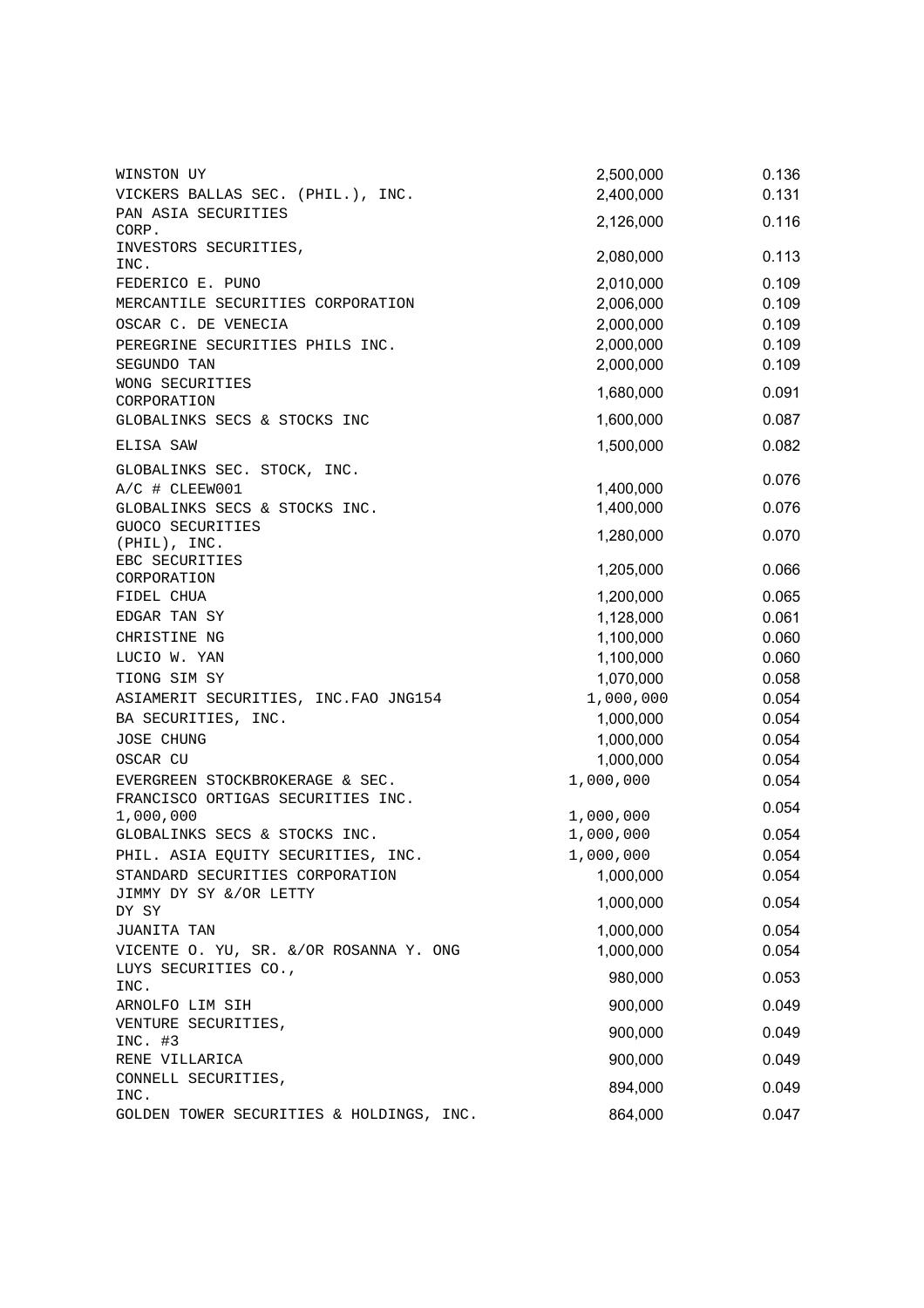| GLOBALINKS SEC & STOCKS, INC.        |         |       |
|--------------------------------------|---------|-------|
| $A/C$ # $CWONG002$                   | 800,000 | 0.044 |
| LOURDES SIA                          | 800,000 | 0.044 |
| MANUEL SIA                           | 800,000 | 0.044 |
| PETER NGO                            | 765,000 | 0.042 |
| FORTUNE SECURITIES,<br>INC.          | 760,896 | 0.041 |
| EASTERN SECURITIES DEVELOPMENT CORP. | 705.000 | 0.038 |
| E. CHUA-CHIACO SECURITIES, INC.      | 700.000 | 0.038 |
| GENESIS GLOBAL SECURITIES, INC.      | 700.000 | 0.038 |
| WILFRIDO L. SAN                      | 700.000 | 0.038 |
| VENTURE SECURITIES,<br>$INC.$ #2     | 700.000 | 0.038 |
| BENJAMIN EBRADA                      | 690,000 | 0.038 |
| SUMMIT SECURITIES, INC.              | 616,000 | 0.033 |
|                                      |         |       |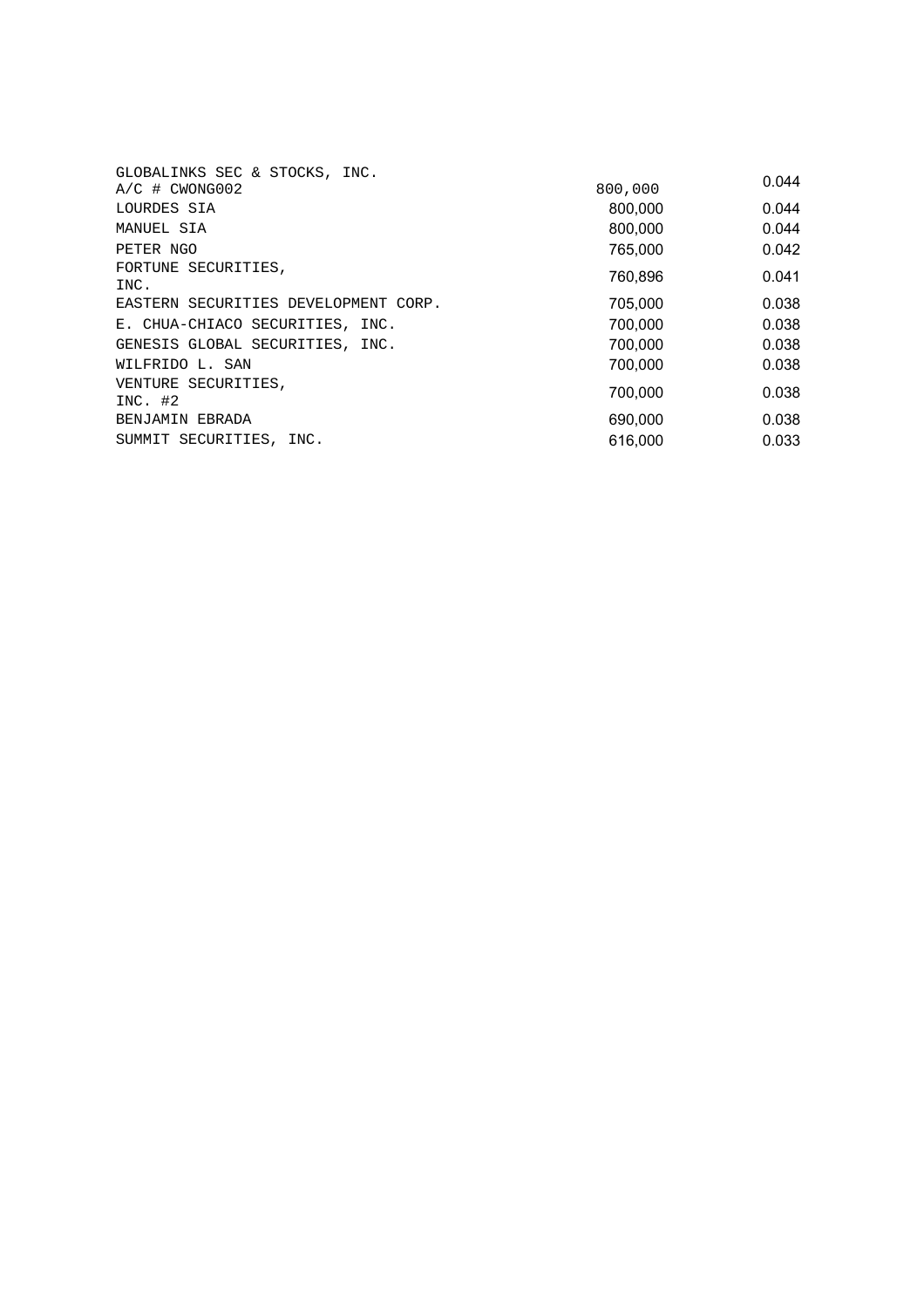## **OUTSTANDING BALANCES FOR A SPECIFIC COMPANY**

Company Code - FPI000000000 FORUM PACIFIC, INC.

| <b>BPNAME</b><br><b>HOLDINGS</b><br>WESTLINK GLOBAL EQUITIES, INC.<br>81,934,400<br><b>ABACUS SECURITIES CORPORATION</b><br>30,497,458<br>ANSALDO, GODINEZ & CO., INC.<br>29,442,000<br>COL Financial Group, Inc.<br>22,995,783<br>TRI-STATE SECURITIES, INC.<br>13,500,000<br>HDI SECURITIES, INC.<br>12,632,000<br>AB CAPITAL SECURITIES, INC.<br>11,391,000<br>GLOBALINKS SECURITIES & STOCKS, INC.<br>11,160,754<br>YAO & ZIALCITA, INC.<br>9,610,000<br>EVERGREEN STOCK BROKERAGE & SEC., INC.<br>8,817,000<br><b>EASTERN SECURITIES DEVELOPMENT CORPORATION</b><br>8,815,000<br><b>AP SECURITIES INCORPORATED</b><br>8,381,000<br>QUALITY INVESTMENTS & SECURITIES CORPORATION<br>8,250,250<br>7,090,171<br><b>BPI SECURITIES CORPORATION</b><br>KING'S POWER SECURITIES, INC.<br>6,070,000<br>R. COYIUTO SECURITIES, INC.<br>5,988,075<br><b>SOLAR SECURITIES, INC.</b><br>5,931,000<br>GOLDEN TOWER SECURITIES & HOLDINGS, INC.<br>5,692,000<br>TOWER SECURITIES, INC.<br>5,551,000<br><b>EAGLE EQUITIES, INC.</b><br>5,370,000<br>R. S. LIM & CO., INC.<br>5,302,000<br>REGINA CAPITAL DEVELOPMENT CORPORATION<br>5,134,060<br><b>CITIBANK N.A.</b><br>5,000,000<br>A & A SECURITIES, INC.<br>4,990,880<br>WEALTH SECURITIES, INC.<br>4,791,100<br>CITISECURITIES, INC.<br>4,518,393<br>FIRST METRO SECURITIES BROKERAGE CORP.<br>4,473,088<br>PHILSTOCKS FINANCIAL INC<br>4,418,602<br>MAYBANK ATR KIM ENG SECURITIES, INC.<br>4,362,603<br>E. CHUA CHIACO SECURITIES, INC.<br>4,260,000<br>NEW WORLD SECURITIES CO., INC.<br>4,170,000<br>BERNAD SECURITIES, INC.<br>4,147,000<br>INTRA-INVEST SECURITIES, INC.<br>3,969,000<br>PAN ASIA SECURITIES CORP.<br>3,684,000<br><b>JSG SECURITIES, INC.</b><br>3,330,000<br>YU & COMPANY, INC.<br>3,250,000<br><b>SB EQUITIES, INC.</b><br>3,113,000<br>3,100,000<br>GOLDSTAR SECURITIES, INC.<br>2,980,000<br>ALPHA SECURITIES CORP.<br>2,970,000<br>PREMIUM SECURITIES, INC.<br>B. H. CHUA SECURITIES CORPORATION<br>2,701,000<br>BELSON SECURITIES, INC.<br>2,649,996<br>INVESTORS SECURITIES, INC,<br>2,570,000<br>DAVID GO SECURITIES CORP.<br>2,405,000<br>EQUITIWORLD SECURITIES, INC.<br>2,245,000<br><b>MANDARIN SECURITIES CORPORATION</b><br>2,170,000<br>R. NUBLA SECURITIES, INC.<br>2,110,000<br>VENTURE SECURITIES, INC.<br>1,980,600<br>FIRST ORIENT SECURITIES, INC.<br>1,745,000<br><b>STANDARD SECURITIES CORPORATION</b><br>1,745,000<br>BENJAMIN CO CA & CO., INC.<br>1,560,000 | Business Date: June 29, 2018 |  |
|-----------------------------------------------------------------------------------------------------------------------------------------------------------------------------------------------------------------------------------------------------------------------------------------------------------------------------------------------------------------------------------------------------------------------------------------------------------------------------------------------------------------------------------------------------------------------------------------------------------------------------------------------------------------------------------------------------------------------------------------------------------------------------------------------------------------------------------------------------------------------------------------------------------------------------------------------------------------------------------------------------------------------------------------------------------------------------------------------------------------------------------------------------------------------------------------------------------------------------------------------------------------------------------------------------------------------------------------------------------------------------------------------------------------------------------------------------------------------------------------------------------------------------------------------------------------------------------------------------------------------------------------------------------------------------------------------------------------------------------------------------------------------------------------------------------------------------------------------------------------------------------------------------------------------------------------------------------------------------------------------------------------------------------------------------------------------------------------------------------------------------------------------------------------------------------------------------------------------------------------------------------------------------------------------------------------------------------------------------------------------------------------------------------------------------------------------------------|------------------------------|--|
|                                                                                                                                                                                                                                                                                                                                                                                                                                                                                                                                                                                                                                                                                                                                                                                                                                                                                                                                                                                                                                                                                                                                                                                                                                                                                                                                                                                                                                                                                                                                                                                                                                                                                                                                                                                                                                                                                                                                                                                                                                                                                                                                                                                                                                                                                                                                                                                                                                                           |                              |  |
|                                                                                                                                                                                                                                                                                                                                                                                                                                                                                                                                                                                                                                                                                                                                                                                                                                                                                                                                                                                                                                                                                                                                                                                                                                                                                                                                                                                                                                                                                                                                                                                                                                                                                                                                                                                                                                                                                                                                                                                                                                                                                                                                                                                                                                                                                                                                                                                                                                                           |                              |  |
|                                                                                                                                                                                                                                                                                                                                                                                                                                                                                                                                                                                                                                                                                                                                                                                                                                                                                                                                                                                                                                                                                                                                                                                                                                                                                                                                                                                                                                                                                                                                                                                                                                                                                                                                                                                                                                                                                                                                                                                                                                                                                                                                                                                                                                                                                                                                                                                                                                                           |                              |  |
|                                                                                                                                                                                                                                                                                                                                                                                                                                                                                                                                                                                                                                                                                                                                                                                                                                                                                                                                                                                                                                                                                                                                                                                                                                                                                                                                                                                                                                                                                                                                                                                                                                                                                                                                                                                                                                                                                                                                                                                                                                                                                                                                                                                                                                                                                                                                                                                                                                                           |                              |  |
|                                                                                                                                                                                                                                                                                                                                                                                                                                                                                                                                                                                                                                                                                                                                                                                                                                                                                                                                                                                                                                                                                                                                                                                                                                                                                                                                                                                                                                                                                                                                                                                                                                                                                                                                                                                                                                                                                                                                                                                                                                                                                                                                                                                                                                                                                                                                                                                                                                                           |                              |  |
|                                                                                                                                                                                                                                                                                                                                                                                                                                                                                                                                                                                                                                                                                                                                                                                                                                                                                                                                                                                                                                                                                                                                                                                                                                                                                                                                                                                                                                                                                                                                                                                                                                                                                                                                                                                                                                                                                                                                                                                                                                                                                                                                                                                                                                                                                                                                                                                                                                                           |                              |  |
|                                                                                                                                                                                                                                                                                                                                                                                                                                                                                                                                                                                                                                                                                                                                                                                                                                                                                                                                                                                                                                                                                                                                                                                                                                                                                                                                                                                                                                                                                                                                                                                                                                                                                                                                                                                                                                                                                                                                                                                                                                                                                                                                                                                                                                                                                                                                                                                                                                                           |                              |  |
|                                                                                                                                                                                                                                                                                                                                                                                                                                                                                                                                                                                                                                                                                                                                                                                                                                                                                                                                                                                                                                                                                                                                                                                                                                                                                                                                                                                                                                                                                                                                                                                                                                                                                                                                                                                                                                                                                                                                                                                                                                                                                                                                                                                                                                                                                                                                                                                                                                                           |                              |  |
|                                                                                                                                                                                                                                                                                                                                                                                                                                                                                                                                                                                                                                                                                                                                                                                                                                                                                                                                                                                                                                                                                                                                                                                                                                                                                                                                                                                                                                                                                                                                                                                                                                                                                                                                                                                                                                                                                                                                                                                                                                                                                                                                                                                                                                                                                                                                                                                                                                                           |                              |  |
|                                                                                                                                                                                                                                                                                                                                                                                                                                                                                                                                                                                                                                                                                                                                                                                                                                                                                                                                                                                                                                                                                                                                                                                                                                                                                                                                                                                                                                                                                                                                                                                                                                                                                                                                                                                                                                                                                                                                                                                                                                                                                                                                                                                                                                                                                                                                                                                                                                                           |                              |  |
|                                                                                                                                                                                                                                                                                                                                                                                                                                                                                                                                                                                                                                                                                                                                                                                                                                                                                                                                                                                                                                                                                                                                                                                                                                                                                                                                                                                                                                                                                                                                                                                                                                                                                                                                                                                                                                                                                                                                                                                                                                                                                                                                                                                                                                                                                                                                                                                                                                                           |                              |  |
|                                                                                                                                                                                                                                                                                                                                                                                                                                                                                                                                                                                                                                                                                                                                                                                                                                                                                                                                                                                                                                                                                                                                                                                                                                                                                                                                                                                                                                                                                                                                                                                                                                                                                                                                                                                                                                                                                                                                                                                                                                                                                                                                                                                                                                                                                                                                                                                                                                                           |                              |  |
|                                                                                                                                                                                                                                                                                                                                                                                                                                                                                                                                                                                                                                                                                                                                                                                                                                                                                                                                                                                                                                                                                                                                                                                                                                                                                                                                                                                                                                                                                                                                                                                                                                                                                                                                                                                                                                                                                                                                                                                                                                                                                                                                                                                                                                                                                                                                                                                                                                                           |                              |  |
|                                                                                                                                                                                                                                                                                                                                                                                                                                                                                                                                                                                                                                                                                                                                                                                                                                                                                                                                                                                                                                                                                                                                                                                                                                                                                                                                                                                                                                                                                                                                                                                                                                                                                                                                                                                                                                                                                                                                                                                                                                                                                                                                                                                                                                                                                                                                                                                                                                                           |                              |  |
|                                                                                                                                                                                                                                                                                                                                                                                                                                                                                                                                                                                                                                                                                                                                                                                                                                                                                                                                                                                                                                                                                                                                                                                                                                                                                                                                                                                                                                                                                                                                                                                                                                                                                                                                                                                                                                                                                                                                                                                                                                                                                                                                                                                                                                                                                                                                                                                                                                                           |                              |  |
|                                                                                                                                                                                                                                                                                                                                                                                                                                                                                                                                                                                                                                                                                                                                                                                                                                                                                                                                                                                                                                                                                                                                                                                                                                                                                                                                                                                                                                                                                                                                                                                                                                                                                                                                                                                                                                                                                                                                                                                                                                                                                                                                                                                                                                                                                                                                                                                                                                                           |                              |  |
|                                                                                                                                                                                                                                                                                                                                                                                                                                                                                                                                                                                                                                                                                                                                                                                                                                                                                                                                                                                                                                                                                                                                                                                                                                                                                                                                                                                                                                                                                                                                                                                                                                                                                                                                                                                                                                                                                                                                                                                                                                                                                                                                                                                                                                                                                                                                                                                                                                                           |                              |  |
|                                                                                                                                                                                                                                                                                                                                                                                                                                                                                                                                                                                                                                                                                                                                                                                                                                                                                                                                                                                                                                                                                                                                                                                                                                                                                                                                                                                                                                                                                                                                                                                                                                                                                                                                                                                                                                                                                                                                                                                                                                                                                                                                                                                                                                                                                                                                                                                                                                                           |                              |  |
|                                                                                                                                                                                                                                                                                                                                                                                                                                                                                                                                                                                                                                                                                                                                                                                                                                                                                                                                                                                                                                                                                                                                                                                                                                                                                                                                                                                                                                                                                                                                                                                                                                                                                                                                                                                                                                                                                                                                                                                                                                                                                                                                                                                                                                                                                                                                                                                                                                                           |                              |  |
|                                                                                                                                                                                                                                                                                                                                                                                                                                                                                                                                                                                                                                                                                                                                                                                                                                                                                                                                                                                                                                                                                                                                                                                                                                                                                                                                                                                                                                                                                                                                                                                                                                                                                                                                                                                                                                                                                                                                                                                                                                                                                                                                                                                                                                                                                                                                                                                                                                                           |                              |  |
|                                                                                                                                                                                                                                                                                                                                                                                                                                                                                                                                                                                                                                                                                                                                                                                                                                                                                                                                                                                                                                                                                                                                                                                                                                                                                                                                                                                                                                                                                                                                                                                                                                                                                                                                                                                                                                                                                                                                                                                                                                                                                                                                                                                                                                                                                                                                                                                                                                                           |                              |  |
|                                                                                                                                                                                                                                                                                                                                                                                                                                                                                                                                                                                                                                                                                                                                                                                                                                                                                                                                                                                                                                                                                                                                                                                                                                                                                                                                                                                                                                                                                                                                                                                                                                                                                                                                                                                                                                                                                                                                                                                                                                                                                                                                                                                                                                                                                                                                                                                                                                                           |                              |  |
|                                                                                                                                                                                                                                                                                                                                                                                                                                                                                                                                                                                                                                                                                                                                                                                                                                                                                                                                                                                                                                                                                                                                                                                                                                                                                                                                                                                                                                                                                                                                                                                                                                                                                                                                                                                                                                                                                                                                                                                                                                                                                                                                                                                                                                                                                                                                                                                                                                                           |                              |  |
|                                                                                                                                                                                                                                                                                                                                                                                                                                                                                                                                                                                                                                                                                                                                                                                                                                                                                                                                                                                                                                                                                                                                                                                                                                                                                                                                                                                                                                                                                                                                                                                                                                                                                                                                                                                                                                                                                                                                                                                                                                                                                                                                                                                                                                                                                                                                                                                                                                                           |                              |  |
|                                                                                                                                                                                                                                                                                                                                                                                                                                                                                                                                                                                                                                                                                                                                                                                                                                                                                                                                                                                                                                                                                                                                                                                                                                                                                                                                                                                                                                                                                                                                                                                                                                                                                                                                                                                                                                                                                                                                                                                                                                                                                                                                                                                                                                                                                                                                                                                                                                                           |                              |  |
|                                                                                                                                                                                                                                                                                                                                                                                                                                                                                                                                                                                                                                                                                                                                                                                                                                                                                                                                                                                                                                                                                                                                                                                                                                                                                                                                                                                                                                                                                                                                                                                                                                                                                                                                                                                                                                                                                                                                                                                                                                                                                                                                                                                                                                                                                                                                                                                                                                                           |                              |  |
|                                                                                                                                                                                                                                                                                                                                                                                                                                                                                                                                                                                                                                                                                                                                                                                                                                                                                                                                                                                                                                                                                                                                                                                                                                                                                                                                                                                                                                                                                                                                                                                                                                                                                                                                                                                                                                                                                                                                                                                                                                                                                                                                                                                                                                                                                                                                                                                                                                                           |                              |  |
|                                                                                                                                                                                                                                                                                                                                                                                                                                                                                                                                                                                                                                                                                                                                                                                                                                                                                                                                                                                                                                                                                                                                                                                                                                                                                                                                                                                                                                                                                                                                                                                                                                                                                                                                                                                                                                                                                                                                                                                                                                                                                                                                                                                                                                                                                                                                                                                                                                                           |                              |  |
|                                                                                                                                                                                                                                                                                                                                                                                                                                                                                                                                                                                                                                                                                                                                                                                                                                                                                                                                                                                                                                                                                                                                                                                                                                                                                                                                                                                                                                                                                                                                                                                                                                                                                                                                                                                                                                                                                                                                                                                                                                                                                                                                                                                                                                                                                                                                                                                                                                                           |                              |  |
|                                                                                                                                                                                                                                                                                                                                                                                                                                                                                                                                                                                                                                                                                                                                                                                                                                                                                                                                                                                                                                                                                                                                                                                                                                                                                                                                                                                                                                                                                                                                                                                                                                                                                                                                                                                                                                                                                                                                                                                                                                                                                                                                                                                                                                                                                                                                                                                                                                                           |                              |  |
|                                                                                                                                                                                                                                                                                                                                                                                                                                                                                                                                                                                                                                                                                                                                                                                                                                                                                                                                                                                                                                                                                                                                                                                                                                                                                                                                                                                                                                                                                                                                                                                                                                                                                                                                                                                                                                                                                                                                                                                                                                                                                                                                                                                                                                                                                                                                                                                                                                                           |                              |  |
|                                                                                                                                                                                                                                                                                                                                                                                                                                                                                                                                                                                                                                                                                                                                                                                                                                                                                                                                                                                                                                                                                                                                                                                                                                                                                                                                                                                                                                                                                                                                                                                                                                                                                                                                                                                                                                                                                                                                                                                                                                                                                                                                                                                                                                                                                                                                                                                                                                                           |                              |  |
|                                                                                                                                                                                                                                                                                                                                                                                                                                                                                                                                                                                                                                                                                                                                                                                                                                                                                                                                                                                                                                                                                                                                                                                                                                                                                                                                                                                                                                                                                                                                                                                                                                                                                                                                                                                                                                                                                                                                                                                                                                                                                                                                                                                                                                                                                                                                                                                                                                                           |                              |  |
|                                                                                                                                                                                                                                                                                                                                                                                                                                                                                                                                                                                                                                                                                                                                                                                                                                                                                                                                                                                                                                                                                                                                                                                                                                                                                                                                                                                                                                                                                                                                                                                                                                                                                                                                                                                                                                                                                                                                                                                                                                                                                                                                                                                                                                                                                                                                                                                                                                                           |                              |  |
|                                                                                                                                                                                                                                                                                                                                                                                                                                                                                                                                                                                                                                                                                                                                                                                                                                                                                                                                                                                                                                                                                                                                                                                                                                                                                                                                                                                                                                                                                                                                                                                                                                                                                                                                                                                                                                                                                                                                                                                                                                                                                                                                                                                                                                                                                                                                                                                                                                                           |                              |  |
|                                                                                                                                                                                                                                                                                                                                                                                                                                                                                                                                                                                                                                                                                                                                                                                                                                                                                                                                                                                                                                                                                                                                                                                                                                                                                                                                                                                                                                                                                                                                                                                                                                                                                                                                                                                                                                                                                                                                                                                                                                                                                                                                                                                                                                                                                                                                                                                                                                                           |                              |  |
|                                                                                                                                                                                                                                                                                                                                                                                                                                                                                                                                                                                                                                                                                                                                                                                                                                                                                                                                                                                                                                                                                                                                                                                                                                                                                                                                                                                                                                                                                                                                                                                                                                                                                                                                                                                                                                                                                                                                                                                                                                                                                                                                                                                                                                                                                                                                                                                                                                                           |                              |  |
|                                                                                                                                                                                                                                                                                                                                                                                                                                                                                                                                                                                                                                                                                                                                                                                                                                                                                                                                                                                                                                                                                                                                                                                                                                                                                                                                                                                                                                                                                                                                                                                                                                                                                                                                                                                                                                                                                                                                                                                                                                                                                                                                                                                                                                                                                                                                                                                                                                                           |                              |  |
|                                                                                                                                                                                                                                                                                                                                                                                                                                                                                                                                                                                                                                                                                                                                                                                                                                                                                                                                                                                                                                                                                                                                                                                                                                                                                                                                                                                                                                                                                                                                                                                                                                                                                                                                                                                                                                                                                                                                                                                                                                                                                                                                                                                                                                                                                                                                                                                                                                                           |                              |  |
|                                                                                                                                                                                                                                                                                                                                                                                                                                                                                                                                                                                                                                                                                                                                                                                                                                                                                                                                                                                                                                                                                                                                                                                                                                                                                                                                                                                                                                                                                                                                                                                                                                                                                                                                                                                                                                                                                                                                                                                                                                                                                                                                                                                                                                                                                                                                                                                                                                                           |                              |  |
|                                                                                                                                                                                                                                                                                                                                                                                                                                                                                                                                                                                                                                                                                                                                                                                                                                                                                                                                                                                                                                                                                                                                                                                                                                                                                                                                                                                                                                                                                                                                                                                                                                                                                                                                                                                                                                                                                                                                                                                                                                                                                                                                                                                                                                                                                                                                                                                                                                                           |                              |  |
|                                                                                                                                                                                                                                                                                                                                                                                                                                                                                                                                                                                                                                                                                                                                                                                                                                                                                                                                                                                                                                                                                                                                                                                                                                                                                                                                                                                                                                                                                                                                                                                                                                                                                                                                                                                                                                                                                                                                                                                                                                                                                                                                                                                                                                                                                                                                                                                                                                                           |                              |  |
|                                                                                                                                                                                                                                                                                                                                                                                                                                                                                                                                                                                                                                                                                                                                                                                                                                                                                                                                                                                                                                                                                                                                                                                                                                                                                                                                                                                                                                                                                                                                                                                                                                                                                                                                                                                                                                                                                                                                                                                                                                                                                                                                                                                                                                                                                                                                                                                                                                                           |                              |  |
|                                                                                                                                                                                                                                                                                                                                                                                                                                                                                                                                                                                                                                                                                                                                                                                                                                                                                                                                                                                                                                                                                                                                                                                                                                                                                                                                                                                                                                                                                                                                                                                                                                                                                                                                                                                                                                                                                                                                                                                                                                                                                                                                                                                                                                                                                                                                                                                                                                                           |                              |  |
|                                                                                                                                                                                                                                                                                                                                                                                                                                                                                                                                                                                                                                                                                                                                                                                                                                                                                                                                                                                                                                                                                                                                                                                                                                                                                                                                                                                                                                                                                                                                                                                                                                                                                                                                                                                                                                                                                                                                                                                                                                                                                                                                                                                                                                                                                                                                                                                                                                                           |                              |  |
|                                                                                                                                                                                                                                                                                                                                                                                                                                                                                                                                                                                                                                                                                                                                                                                                                                                                                                                                                                                                                                                                                                                                                                                                                                                                                                                                                                                                                                                                                                                                                                                                                                                                                                                                                                                                                                                                                                                                                                                                                                                                                                                                                                                                                                                                                                                                                                                                                                                           |                              |  |
|                                                                                                                                                                                                                                                                                                                                                                                                                                                                                                                                                                                                                                                                                                                                                                                                                                                                                                                                                                                                                                                                                                                                                                                                                                                                                                                                                                                                                                                                                                                                                                                                                                                                                                                                                                                                                                                                                                                                                                                                                                                                                                                                                                                                                                                                                                                                                                                                                                                           |                              |  |
|                                                                                                                                                                                                                                                                                                                                                                                                                                                                                                                                                                                                                                                                                                                                                                                                                                                                                                                                                                                                                                                                                                                                                                                                                                                                                                                                                                                                                                                                                                                                                                                                                                                                                                                                                                                                                                                                                                                                                                                                                                                                                                                                                                                                                                                                                                                                                                                                                                                           |                              |  |
|                                                                                                                                                                                                                                                                                                                                                                                                                                                                                                                                                                                                                                                                                                                                                                                                                                                                                                                                                                                                                                                                                                                                                                                                                                                                                                                                                                                                                                                                                                                                                                                                                                                                                                                                                                                                                                                                                                                                                                                                                                                                                                                                                                                                                                                                                                                                                                                                                                                           |                              |  |
|                                                                                                                                                                                                                                                                                                                                                                                                                                                                                                                                                                                                                                                                                                                                                                                                                                                                                                                                                                                                                                                                                                                                                                                                                                                                                                                                                                                                                                                                                                                                                                                                                                                                                                                                                                                                                                                                                                                                                                                                                                                                                                                                                                                                                                                                                                                                                                                                                                                           |                              |  |
|                                                                                                                                                                                                                                                                                                                                                                                                                                                                                                                                                                                                                                                                                                                                                                                                                                                                                                                                                                                                                                                                                                                                                                                                                                                                                                                                                                                                                                                                                                                                                                                                                                                                                                                                                                                                                                                                                                                                                                                                                                                                                                                                                                                                                                                                                                                                                                                                                                                           |                              |  |
|                                                                                                                                                                                                                                                                                                                                                                                                                                                                                                                                                                                                                                                                                                                                                                                                                                                                                                                                                                                                                                                                                                                                                                                                                                                                                                                                                                                                                                                                                                                                                                                                                                                                                                                                                                                                                                                                                                                                                                                                                                                                                                                                                                                                                                                                                                                                                                                                                                                           |                              |  |
|                                                                                                                                                                                                                                                                                                                                                                                                                                                                                                                                                                                                                                                                                                                                                                                                                                                                                                                                                                                                                                                                                                                                                                                                                                                                                                                                                                                                                                                                                                                                                                                                                                                                                                                                                                                                                                                                                                                                                                                                                                                                                                                                                                                                                                                                                                                                                                                                                                                           |                              |  |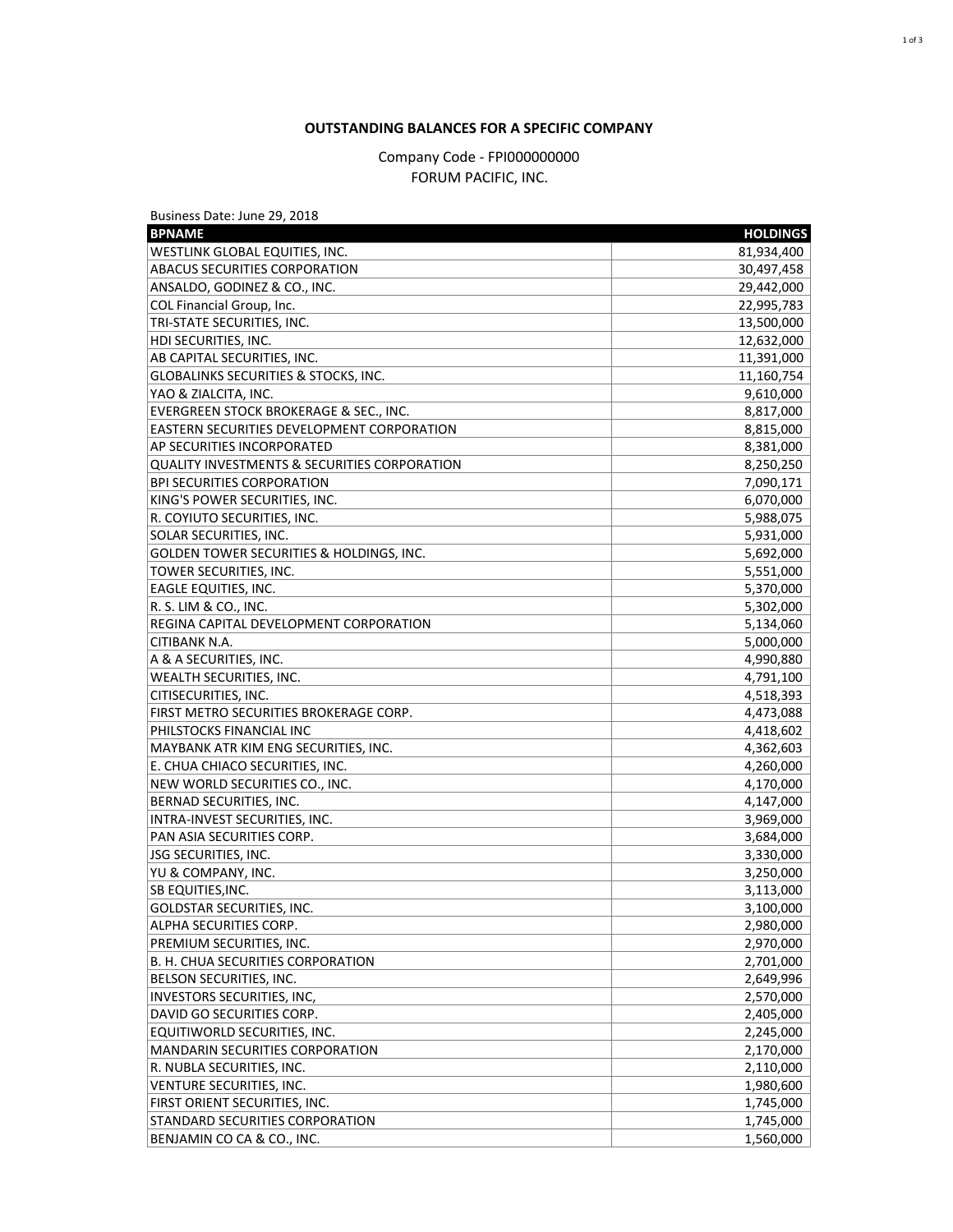| <b>BPNAME</b>                                    | <b>HOLDINGS</b> |
|--------------------------------------------------|-----------------|
| <b>BDO SECURITIES CORPORATION</b>                | 1,444,000       |
| TANSENGCO & CO., INC.                            | 1,436,000       |
| <b>BA SECURITIES, INC.</b>                       | 1,305,000       |
| I. B. GIMENEZ SECURITIES, INC.                   | 1,301,000       |
| <b>TRITON SECURITIES CORP.</b>                   | 1,280,000       |
| PLATINUM SECURITIES, INC.                        | 1,243,000       |
| MERCANTILE SECURITIES CORP.                      | 1,232,000       |
| <b>IGC SECURITIES INC.</b>                       | 1,144,400       |
| IMPERIAL, DE GUZMAN, ABALOS & CO., INC.          | 1,107,000       |
| AURORA SECURITIES, INC.                          | 1,075,000       |
| AAA SOUTHEAST EQUITIES, INCORPORATED             | 1,047,000       |
| PAPA SECURITIES CORPORATION                      | 1,005,000       |
| <b>PNB SECURITIES, INC.</b>                      | 999,000         |
| SINCERE SECURITIES CORPORATION                   | 950,000         |
| FIRST INTEGRATED CAPITAL SECURITIES, INC.        | 950,000         |
| WONG SECURITIES CORPORATION                      | 950,000         |
| LUCKY SECURITIES, INC.                           | 900,000         |
| SUMMIT SECURITIES, INC.                          | 892,913         |
| <b>BDO NOMURA SECURITIES INC</b>                 | 841,000         |
| MDR SECURITIES, INC.                             | 760,000         |
| <b>RCBC SECURITIES, INC.</b>                     | 690,000         |
| S.J. ROXAS & CO., INC.                           | 690,000         |
| F. YAP SECURITIES, INC.                          | 685,000         |
| MERIDIAN SECURITIES, INC.                        | 660,000         |
| G.D. TAN & COMPANY, INC.                         | 655,000         |
| OPTIMUM SECURITIES CORPORATION                   | 648,000         |
| <b>ASTRA SECURITIES CORPORATION</b>              | 600,000         |
| ARMSTRONG SECURITIES, INC.                       | 597,000         |
| <b>UCPB SECURITIES, INC.</b>                     | 550,000         |
| MOUNT PEAK SECURITIES, INC.                      | 535,000         |
| JAKA SECURITIES CORP.                            | 502,000         |
| DA MARKET SECURITIES, INC.                       | 397,250         |
| II. ACKERMAN & CO., INC.                         | 382,000         |
| A. T. DE CASTRO SECURITIES CORP.                 | 360,000         |
| LUYS SECURITIES COMPANY, INC.                    | 293,000         |
| ASIASEC EQUITIES, INC.                           | 270,000         |
| <b>CUALOPING SECURITIES CORPORATION</b>          | 260,000         |
| DEUTSCHE REGIS PARTNERS, INC.                    | 250,000         |
| DIVERSIFIED SECURITIES, INC.                     | 232,000         |
| H. E. BENNETT SECURITIES, INC.                   | 195,000         |
| J.M. BARCELON & CO., INC.                        | 170,000         |
| FIDELITY SECURITIES, INC.                        | 160,000         |
| RTG & COMPANY, INC.                              | 155,000         |
| ASIAN CAPITAL EQUITIES, INC.                     | 132,000         |
| PHILIPPINE EQUITY PARTNERS, INC.                 | 100,000         |
| GUILD SECURITIES, INC.                           | 50,000          |
| <b>ALAKOR SECURITIES CORPORATION</b>             | 50,000          |
| CAMPOS, LANUZA & COMPANY, INC.                   | 47,000          |
| SARANGANI SECURITIES, INC.                       | 45,000          |
| MARINO OLONDRIZ Y CIA                            | 42,390          |
| ASIA PACIFIC CAPITAL EQUITIES & SECURITIES CORP. | 40,000          |
| EQUITABLE SECURIITES (PHILS.) INC.               | 40,000          |
| SECURITIES SPECIALISTS, INC.                     | 40,000          |
| UNICAPITAL SECURITIES INC.                       | 34,950          |
| HK SECURITIES, INC.                              | 30,000          |
| <b>STRATEGIC EQUITIES CORP.</b>                  | 30,000          |
| UPCC SECURITIES CORP.                            | 10,000          |
| <b>CENTURY SECURITIES CORPORATION</b>            | 10,000          |